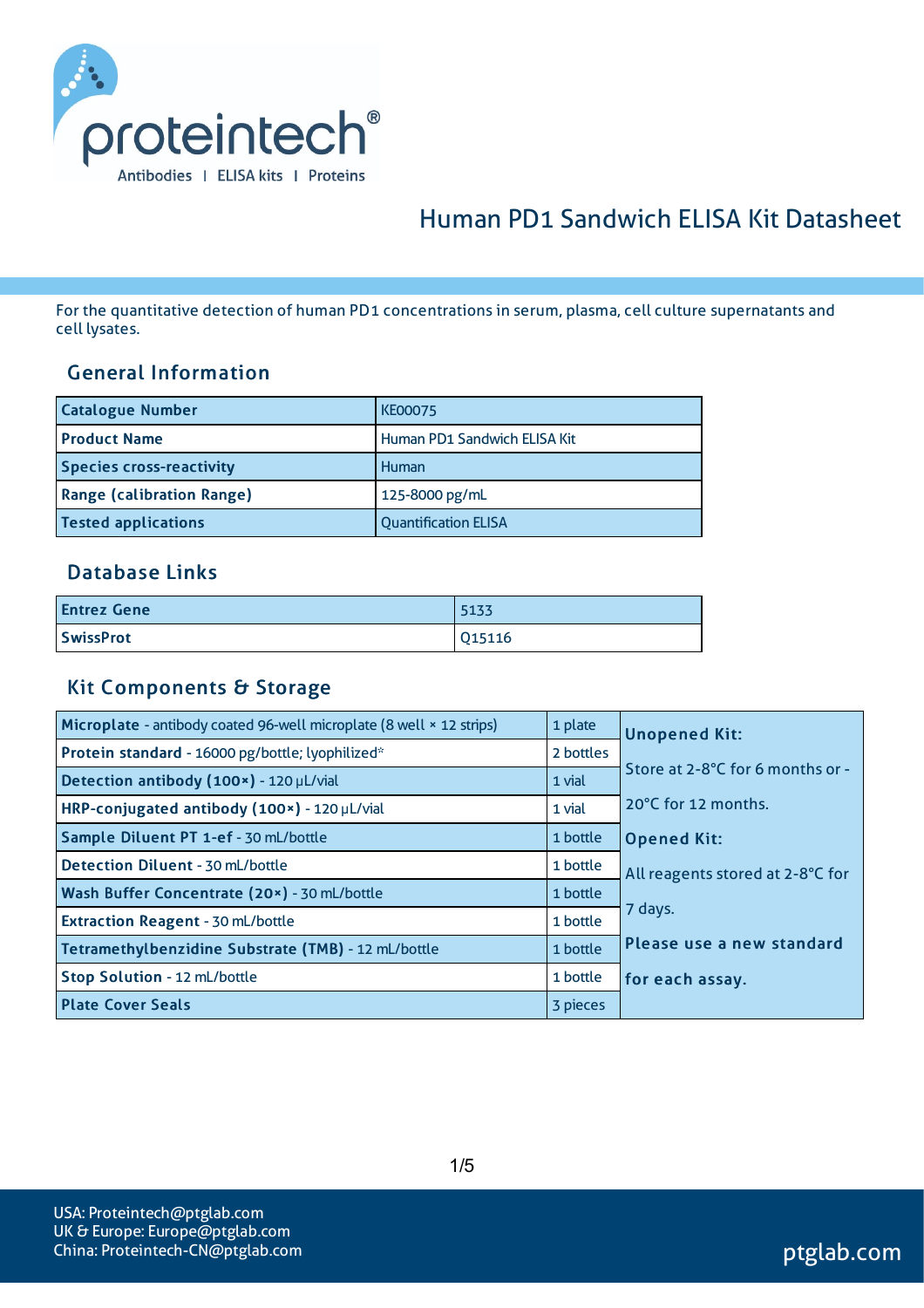#### NB: Do not use the kit after the expiration date.

Sample Diluent PT 1-ef is for protein standard and samples.

Detection Diluent is for Detection antibody and HRP-conjugated antibody.

\*Add 2 mL Sample Diluent PT 1-ef in protein standard. Thisreconstitution gives a stock solution of 8000 pg/mL.



| Add # µL of Standard<br>diluted in the previous<br>step | $\equiv$ | $500 \mu L$ | $500 \mu L$ | $500 \mu L$ | $500 \mu L$ | $500 \mu L$ | 500 µL      |
|---------------------------------------------------------|----------|-------------|-------------|-------------|-------------|-------------|-------------|
| # µL of Sample Diluent<br>$PT 1-ef$                     | 2000 µL  | $500 \mu L$ | $500 \mu L$ | $500 \mu L$ | $500 \mu L$ | $500 \mu L$ | $500 \mu L$ |
|                                                         | "sd7"    | "sd6"       | "sd5"       | "sd4"       | "sd3"       | "sd2"       | "sd1"       |

#### Product Description

KE00075 is a solid phase sandwich Enzyme Linked-Immuno-Sorbent Assay (Sandwich ELISA). The PD1 ELISA kit is to be used to detect and quantify protein levels of endogenous PD1. The assay recognizes human PD1. An antibody specific for PD1 has been pre-coated onto the microwells. The PD1 protein in samples is captured by the coated antibody after incubation. Following extensive washing, another antibody specific for PD1 is added to detect the captured PD1 protein. For signal development, horseradish peroxidase (HRP)-conjugated antibody is added, followed by Tetramethyl-benzidine (TMB) reagent. Solution containing sulfuric acid is used to stop color development and the color intensity which is proportional to the quantity of bound protein is measurable at 450 nm with the correction wavelength set at 630 nm.

#### Background

Programmed cell death 1 (PD-1, also known as CD279) is an immunoinhibitory receptor that belongs to the CD28/CTLA-4 subfamily of the Ig superfamily. It is a 288 amino acid (aa) type I transmembrane protein composed of one Ig superfamily domain, a stalk, a transmembrane domain, and an intracellular domain containing an immunoreceptor tyrosine-based inhibitory motif (ITIM) aswell as an immunoreceptor tyrosine-based switch motif (ITSM). PD-1 can be expressed on T cells, B cells, natural killer T cells, activated monocytes, and dendritic cells (DCs). Engagement of PD-1 by its ligands PD-L1 or PD-L2 transduces a signal that inhibits T-cell proliferation, cytokine production, and cytolytic function. It is critical for the regulation of T cell function during tolerance, autoimmunity and infection. Blockade of PD-1 can overcome immune resistance and also has been shown to have antitumor activity.

#### Sample Preparation

2/5

USA: Proteintech@ptglab.com UK & Europe: Europe@ptglab.com China: Proteintech-CN@ptglab.com and ptglab.com ptglab.com ptglab.com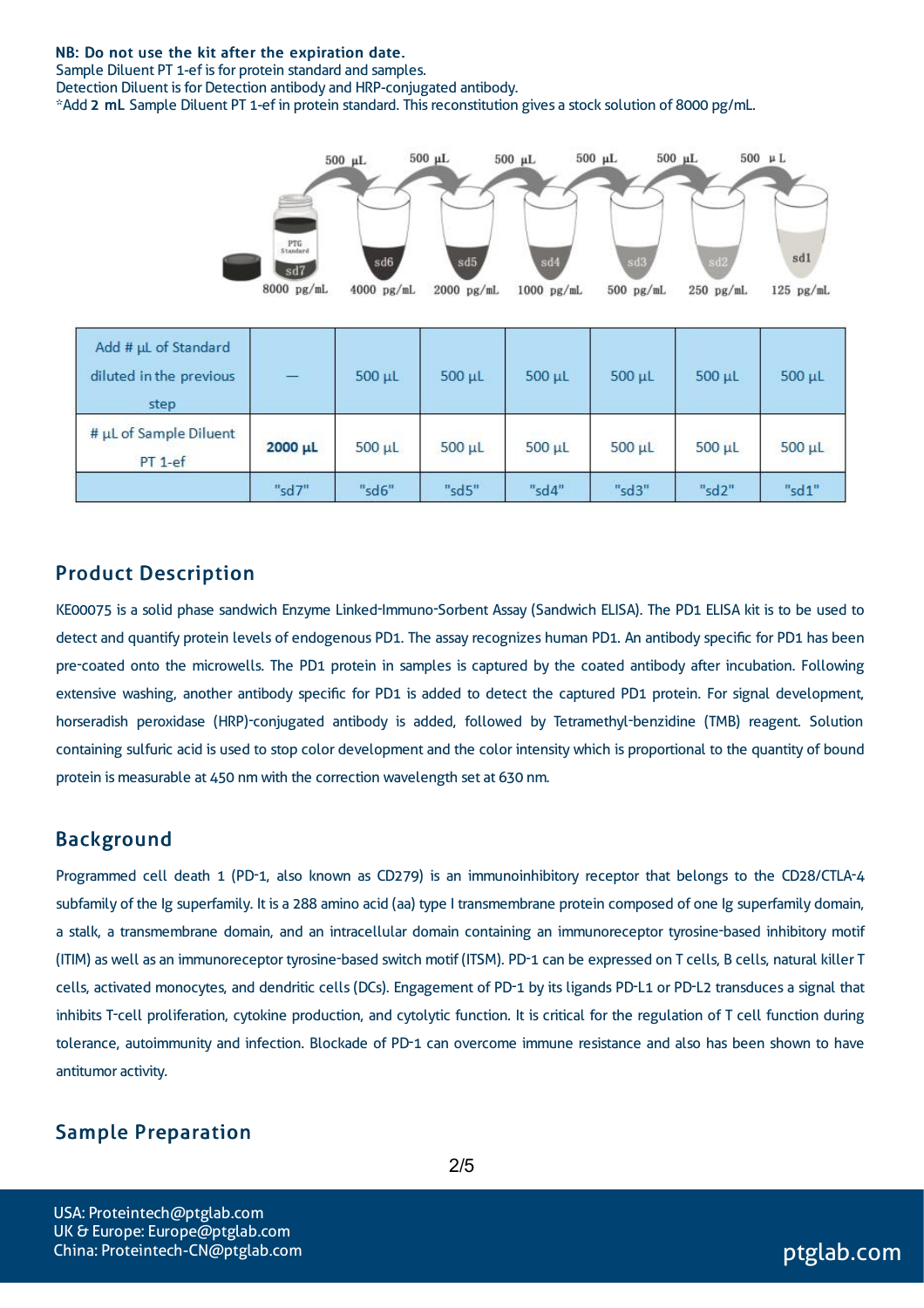The serum or plasma samples may require proper dilution to fall within the range of the assay. A range of dilutions like 1:2, 1:4 is suggested according to the individual samples.

#### Safety Notes

This product is sold for lab research and development use ONLY and not for use in humans or animals. Avoid any skin and eye contact with Stop Solution and TMB. In case of contact, wash thoroughly with water.

### Assay Procedure Summary

| <b>Step</b>    | Reagent                                                                                          | Volume      | <b>Incubation</b> | Wash        | <b>Notes</b>                 |  |
|----------------|--------------------------------------------------------------------------------------------------|-------------|-------------------|-------------|------------------------------|--|
|                | <b>Standard and Samples</b>                                                                      | $100 \mu L$ | 60 min            | 4 times     | Cover Wells incubate at 37°C |  |
| $\overline{z}$ | <b>Diluent Antibody Solution</b>                                                                 | $100$ $\mu$ | $60 \text{ min}$  | 4 times     | Cover Wells incubate at 37°C |  |
| 3              | <b>Diluent HRP Solution</b>                                                                      | $100 \mu L$ | 40 min            | 4 times     | Cover Wells incubate at 37°C |  |
| 4              | <b>TMB Substrate</b>                                                                             | $100$ $\mu$ | 15-20 min         | Do not wash | Incubate in the dark at 37°C |  |
| 5              | <b>Stop Solution</b>                                                                             | $100 \mu L$ | $0 \text{ min}$   | Do not wash | ٠                            |  |
| 6              | Read plate at 450 nm and 630 nm immediately after adding Stop solution. DO NOT exceed 5 minutes. |             |                   |             |                              |  |

#### Example data

These standard curves are provided for demonstration only. A standard curve should be generated for each set of samples assayed.



| (pg/mL) | O.D            | <b>Average</b> | Corrected |
|---------|----------------|----------------|-----------|
| 0       | 0.068<br>0.065 | 0.0665         |           |
| 125     | 0.132<br>0.136 | 0.134          | 0.0675    |
| 250     | 0.198<br>0.19  | 0.194          | 0.1275    |
| 500     | 0.361<br>0.311 | 0.336          | 0.2695    |
| 1000    | 0.556<br>0.527 | 0.5415         | 0.475     |
| 2000    | 0.919<br>0.881 | 0.9            | 0.8335    |
| 4000    | 1.541<br>1.549 | 1.545          | 1.4785    |
| 8000    | 2.265<br>2.355 | 2.312          | 2.2455    |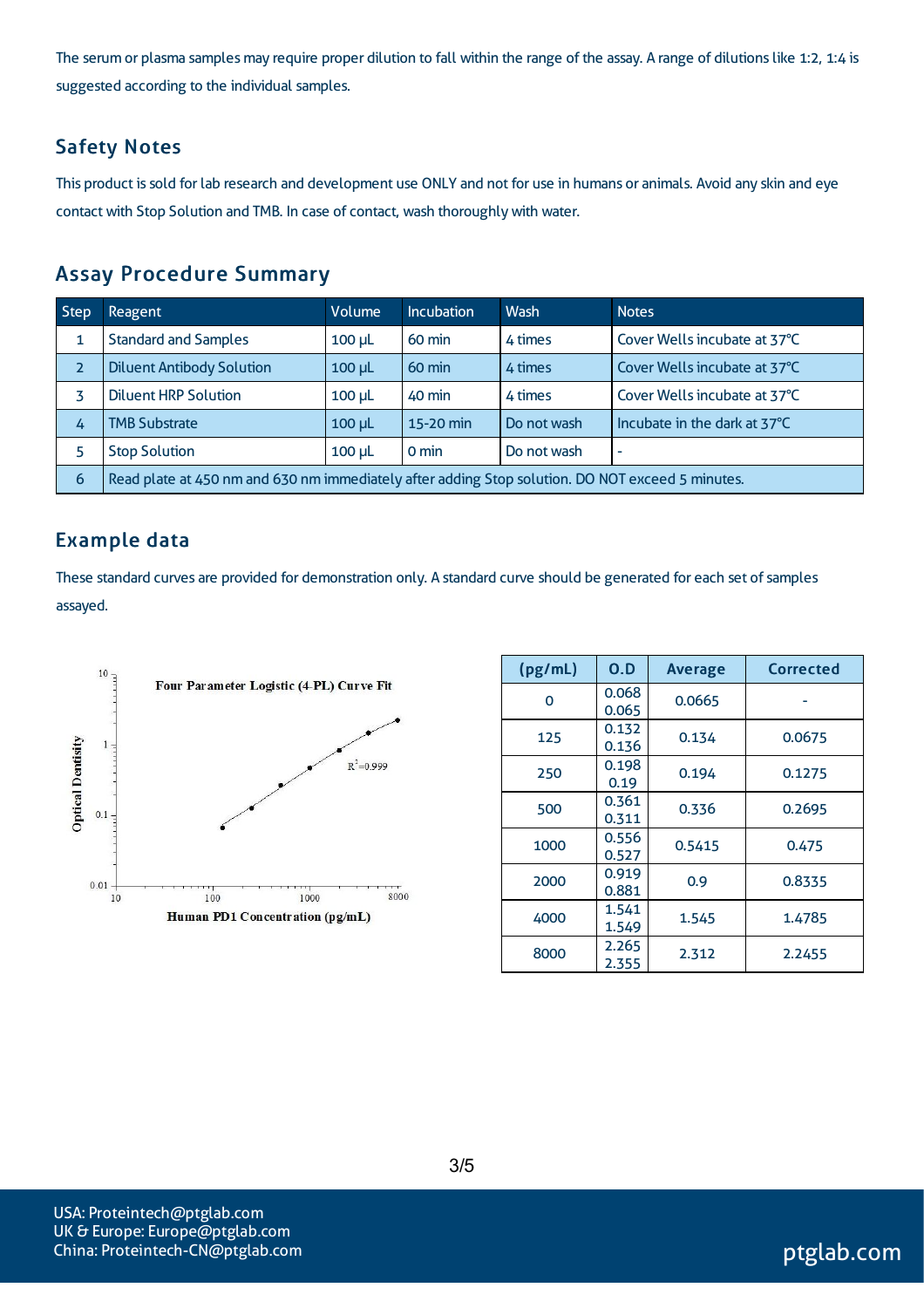### Precision

Intra-assay Precision (Precision within an assay) Three samples of known concentration were tested 20 times on one plate to assessintra-assay precision.

Inter-assay Precision (Precision between assays) Three samples of known concentration were tested in 24 separate assaysto assessinter-assay precision.

|        |    | Intra-assay Precision |           |        | <b>Inter-assay Precision</b> |        |    |              |           |     |
|--------|----|-----------------------|-----------|--------|------------------------------|--------|----|--------------|-----------|-----|
| Sample | n  | Mean (pg/mL)          | <b>SD</b> | $CV\%$ |                              | Sample | n  | Mean (pg/mL) | <b>SD</b> | CV% |
| 1      | 20 | 7,390                 | 191       | 2.6    |                              |        | 24 | 7,796        | 382       | 4.9 |
|        | 20 | 2,176                 | 81        | 3.7    |                              |        | 24 | 2,399        | 139       | 5.8 |
|        | 20 | 542                   | 14        | 2.6    |                              |        | 24 | 539          |           | 5.0 |

#### Recovery

The recovery of PD1 spiked to three different levels in four samples throughout the range of the assay in various matrices was evaluated.

| Sample Type               |     | Average% of Expected | Range (%) |  |
|---------------------------|-----|----------------------|-----------|--|
| Human plasma              | 1:2 | 93                   | 80-110    |  |
|                           | 1:4 | 98                   | 81-116    |  |
|                           | 1:2 | 95                   | 79-118    |  |
| Cell culture supernatants | 1:4 | 94                   | 79-120    |  |
| Cell lysates              | 1:2 | 99                   | 83-125    |  |
|                           | 1:4 | 103                  | 84-120    |  |

### Sample Values

| Sample Type                                                         | Concentration (pg/mL) |
|---------------------------------------------------------------------|-----------------------|
| 293 cell lysates $(1 \times 10^7$ cells)                            | 4,000                 |
| Over expression samples in 293 cell lysates $(1 \times 10^7$ cells) | 24,000                |

### **Sensitivity**

The minimum detectable dose of human PD1 is 43.0 pg/mL. This was determined by adding two standard deviations to the concentration corresponding to the mean O.D. of 20 zero standard replicates.